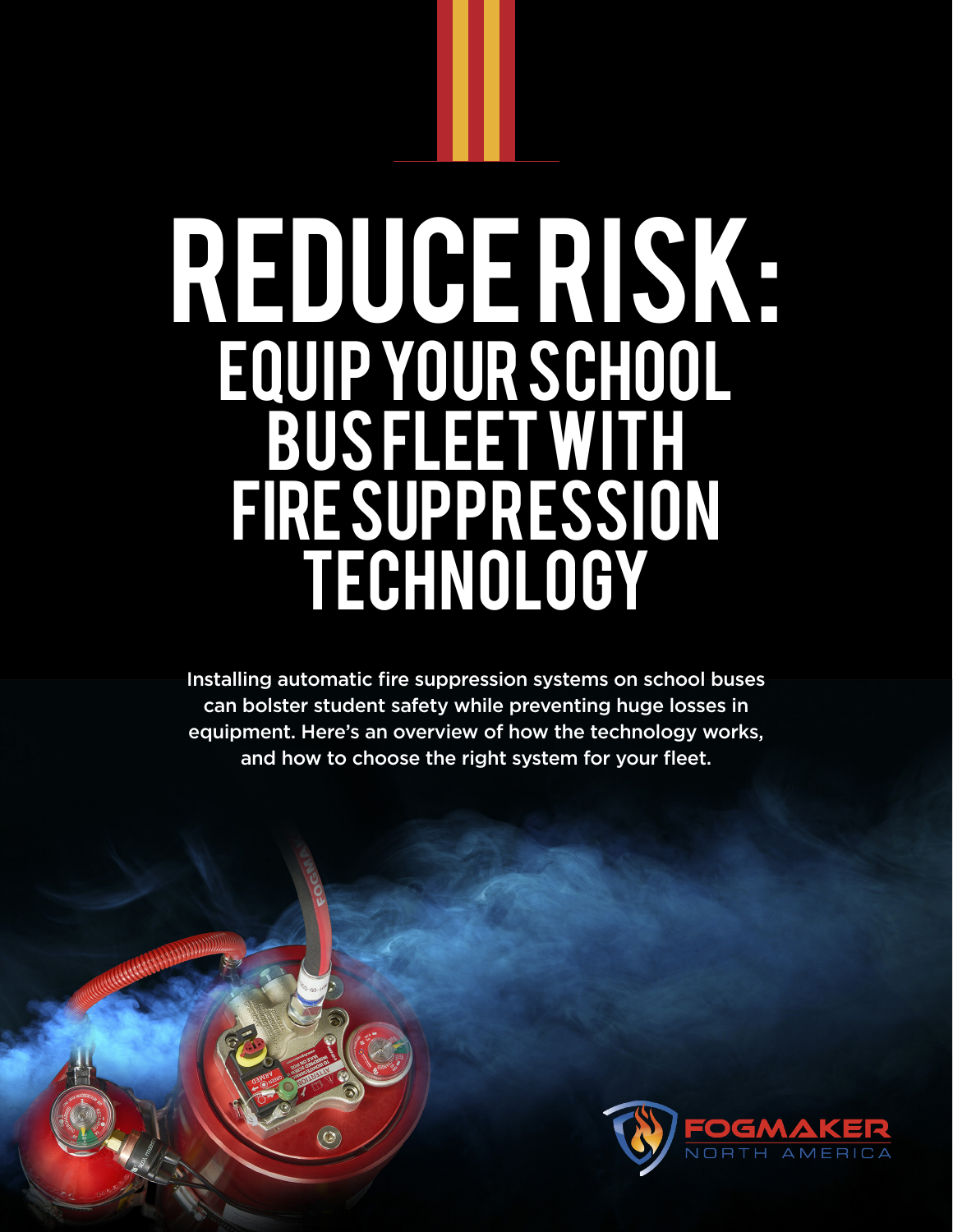

With a single school bus carrying up to 90 students and the driver, safety is paramount. The risk of fire poses a threat to the essential image of safety in pupil transportation, as With a s<br>student recent incidents have shown.

> Fires can move quickly through a school bus. Accordingly, students and drivers need as much time as they can get to evacuate. Although they undergo training on emergency evacuations, the time it takes drivers to get everyone off the bus can be increased by factors such as seat belts, rollovers, disorientation, and smoke.

Furthermore, school bus drivers have numerous responsibilities. While many have acted heroically to protect their passengers when faced with bus fires, ideally they should never have to face such a harrowing ordeal.

That's where fire suppression technology comes in. By equipping school bus fleets with systems that can automatically detect and suppress fires, pupil transportation officials can reduce risk and rest easier with the enhanced safety of their precious cargo.

### **School Bus Fires: So Much at Stake**

Beyond placing students and drivers in danger, school bus fires present the potential for huge losses in equipment.

Taking into account the vehicle itself and additional equipment on board — video surveillance systems, for example — a full-size diesel school bus can cost well over \$100,000. Alternative-fuel models cost even more — especially electric buses.

School bus fires often occur at night when parked in the bus yard. With the vehicles spaced closely together, a fire can easily move from one bus to another, which can result in a loss of 10, 20, or even more buses. Replacing 10 school buses could cost well over \$1 million.

A school bus fire in the bus yard can also damage or destroy structures, such as garages and offices, plus the assets stored inside of them.

Meanwhile, losing a significant number of school buses could mean having to cancel transportation service. And that means many students will have to rely on less-safe modes of transportation — or they may not be able to get to school at all — during service interruptions.

Fires can also undermine public confidence in the safety of school buses. In pupil transportation, the trust of parents is critical. If they are not confident that the bus is safe, they will choose another way to get their kids to and from school.

Unfortunately, as federal research has shown, school bus fires are a daily occurrence across the nation.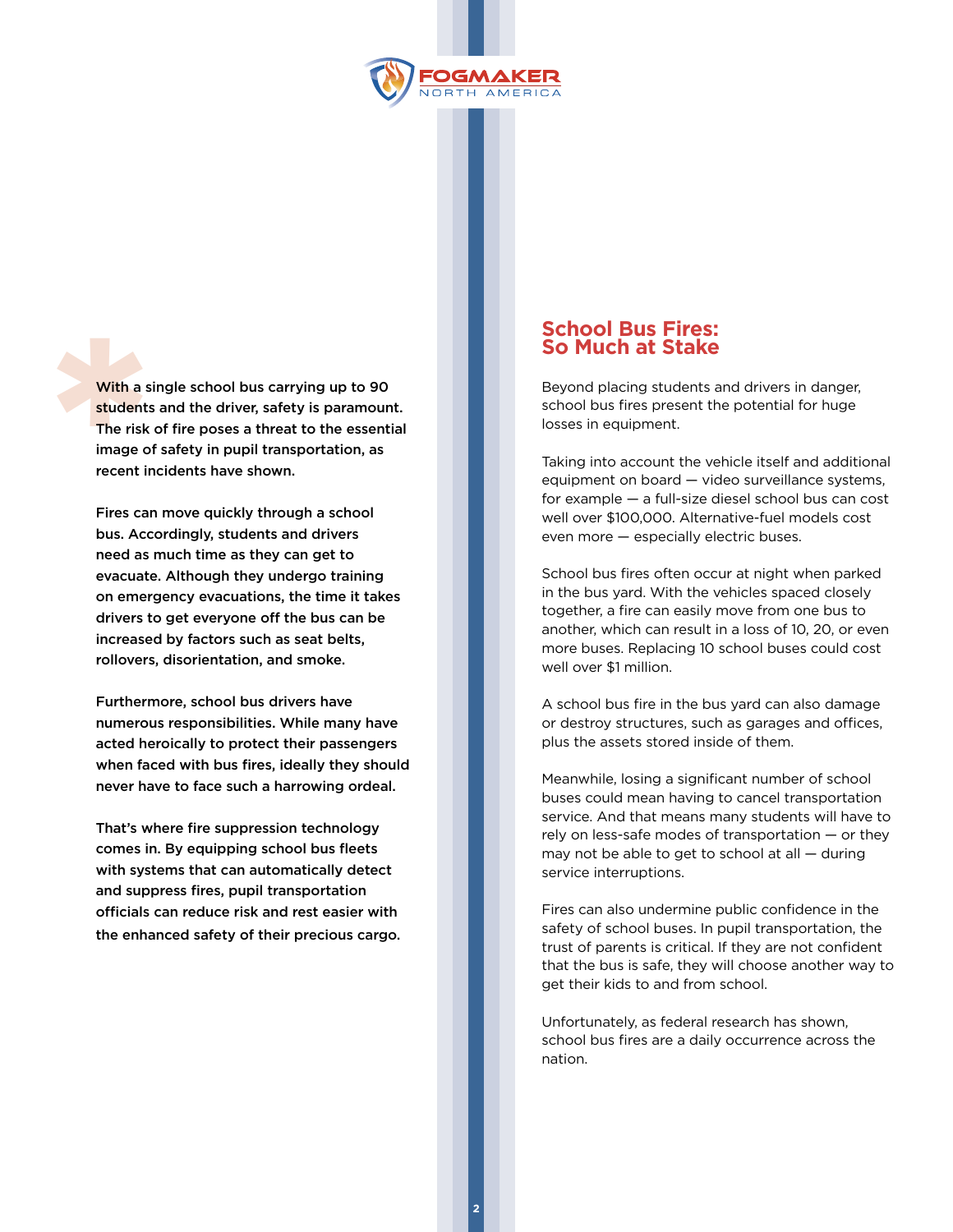

## **The Frequency & Results of School Bus Fires**

A recent federal report sheds light on the frequency and causes of school bus fires. Researchers at John A. Volpe National Transportation Systems analyzed data on school bus and motorcoach fire incidents from 2004 to 2013. The researchers' key findings include:

- School bus fires in the U.S. occur slightly more than daily.
- Most school bus fires start in the engine area, running gear, or wheel area of the vehicle. For the incidents in which the area of origin was known, 68% of school bus fires originated in one of those areas.
- In "a significant number" of those fires, an electrical wire was cited as the first item to have been ignited.
- In the incidents that were analyzed, the most frequent cause of ignition was failure of equipment or heat source.

The Volpe report noted that: "Notwithstanding the frequency of harmful events, the severity of these events  $-$  in particular, the extent of injuries and fatalities to drivers and passengers — are usually considered the most important measures of passenger transportation safety risk." In fact, one such measure could be made when reviewing a tragic crash in Iowa.

On Dec. 12, 2017, a school bus driver picked up a student at a farm near Oakland, Iowa. The bus' rear wheels dropped into a 3-foot-deep ditch. As the driver tried to pull out of the ditch, a fire began in the engine compartment and spread throughout the bus. The bus became engulfed in flames, and the driver and the student were not able to escape. Both died in the fire.

The National Transportation Safety Board (NTSB) investigated the Iowa incident and issued recommendations to increase pupil transportation safety. Among them:

- The U.S. Department of Transportation should require in-service school buses to be equipped with fire suppression systems that, at a minimum, address engine fires.
- The National Highway Traffic Safety Administration should require all new school buses to be equipped with fire suppression systems that at a minimum address engine fires.
- OEMs recommend that fire suppression solutions should be included on all new buses.

NTSB concluded that the likely origin of the Iowa school bus fire was the exterior of the turbocharger in the engine compartment.

Other school bus fires in recent years have resulted in major damage and losses of equipment. Here are a few examples:

- In August 2019, 12 school buses owned by a New York contractor were damaged in a late-night fire at the bus yard. Investigators determined that an electrical issue on one bus sparked the fire, which quickly spread to 11 other buses.
- In October 2016, a fire destroyed a bus terminal and about 34 school buses owned by a Wisconsin contractor. The total damage was estimated to be as much as \$3 million.
- In August 2016, a fire at a Washington school district's transportation facility damaged more than 28 new school buses.

The high stakes of school bus fires, as well as the recent recommendations of NTSB, point to the need for a solution to reduce fire risk. Increasingly, transportation officials are turning to automatic fire suppression.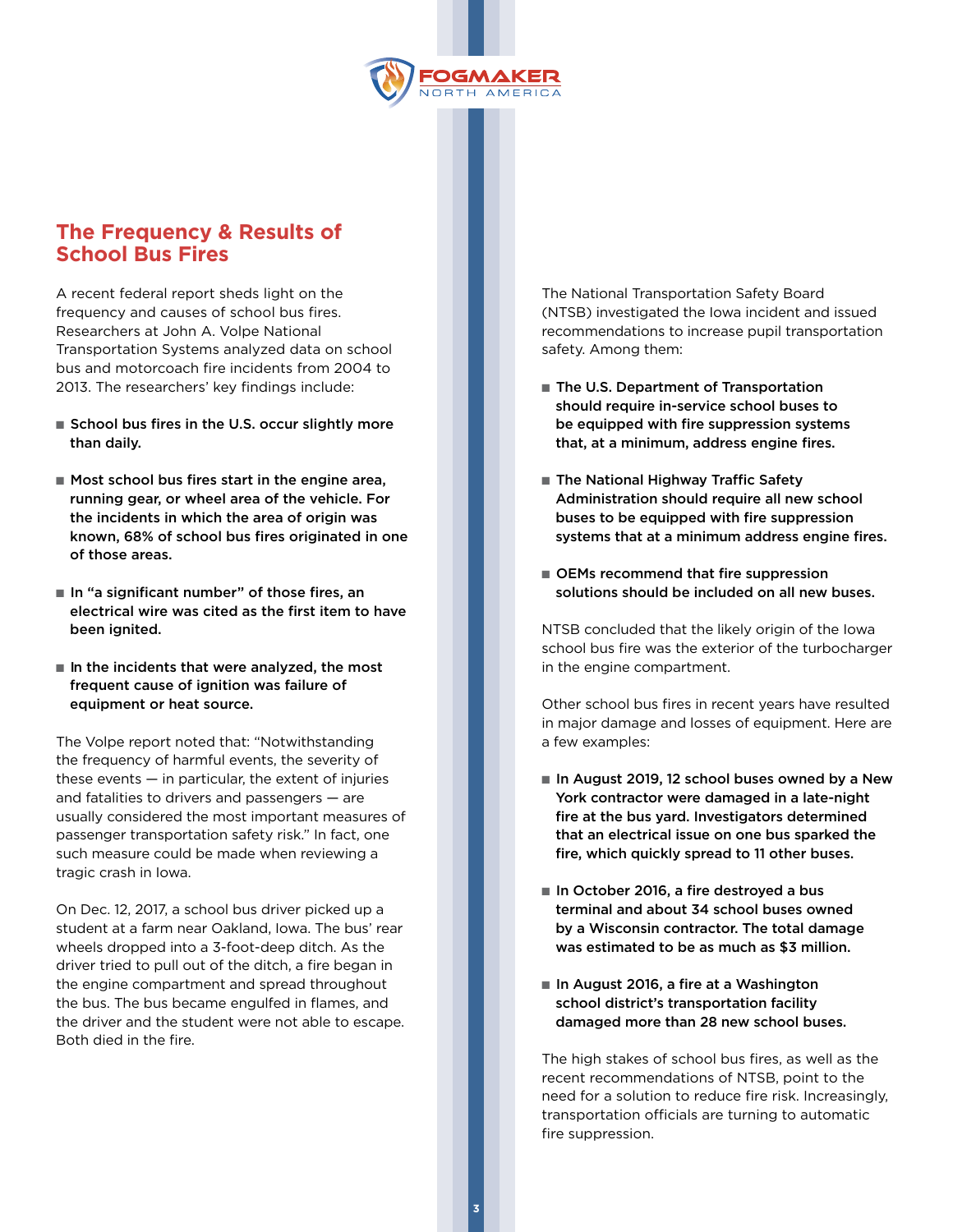



## **How Automatic Suppression Systems Put Out Fires**

Fire suppression systems are typically installed in a vehicle's engine compartment. They also can be used to cover other areas of risk such as the battery box compartment.

Here's a quick overview of how they work: Pressurized tube systems activate by sensing heat. If the temperature reaches a defined point (e.g., 375 degrees Fahrenheit), a detection tube ruptures, opening a release valve and automatically starting the suppression.

To suppress a fire, these systems target the three key elements of the fire triangle: oxygen, heat, and fuel. For example, the Fogmaker system uses water mist to suppress fires by displacing oxygen and reducing the ambient temperature to prevent re-ignition. It also blankets fuel sources with a biodegradable, nontoxic foam.

## **What to Look for in a Fire Suppression System**

With a number of options available in the fire suppression market, how do you determine which system will be the best fit for your fleet? Here are five key factors to consider:

#### **1. Will it operate in any orientation?**

If a school bus rolls over and catches on fire in a crash, it's critical that the fire suppression system can still function. A high-pressure water mist system can deploy in any orientation, so it will function even if the bus is on its side or upside down.

# **Hotter Engines and Electric Buses Highlight Need for Fire Suppression**

■ Developments in diesel engines and the advent of alternative fuels have reduced emissions from newer school buses, but they also bring the risk of high operating temperatures.

For example, the stricter diesel emission standards that have gone into effect in recent years have resulted in engines running hotter, which can increase the risk of fire.

Meanwhile, electric school buses are becoming more prevalent in pupil transportation. Electric buses generate significant heat from the batteries and connectors, again raising fire concerns.

These developments point to the need for fire suppression technology to keep high operating temperatures in check. For electric school buses in particular, a waterbased fire suppression system is recommended for extinguishing battery fires.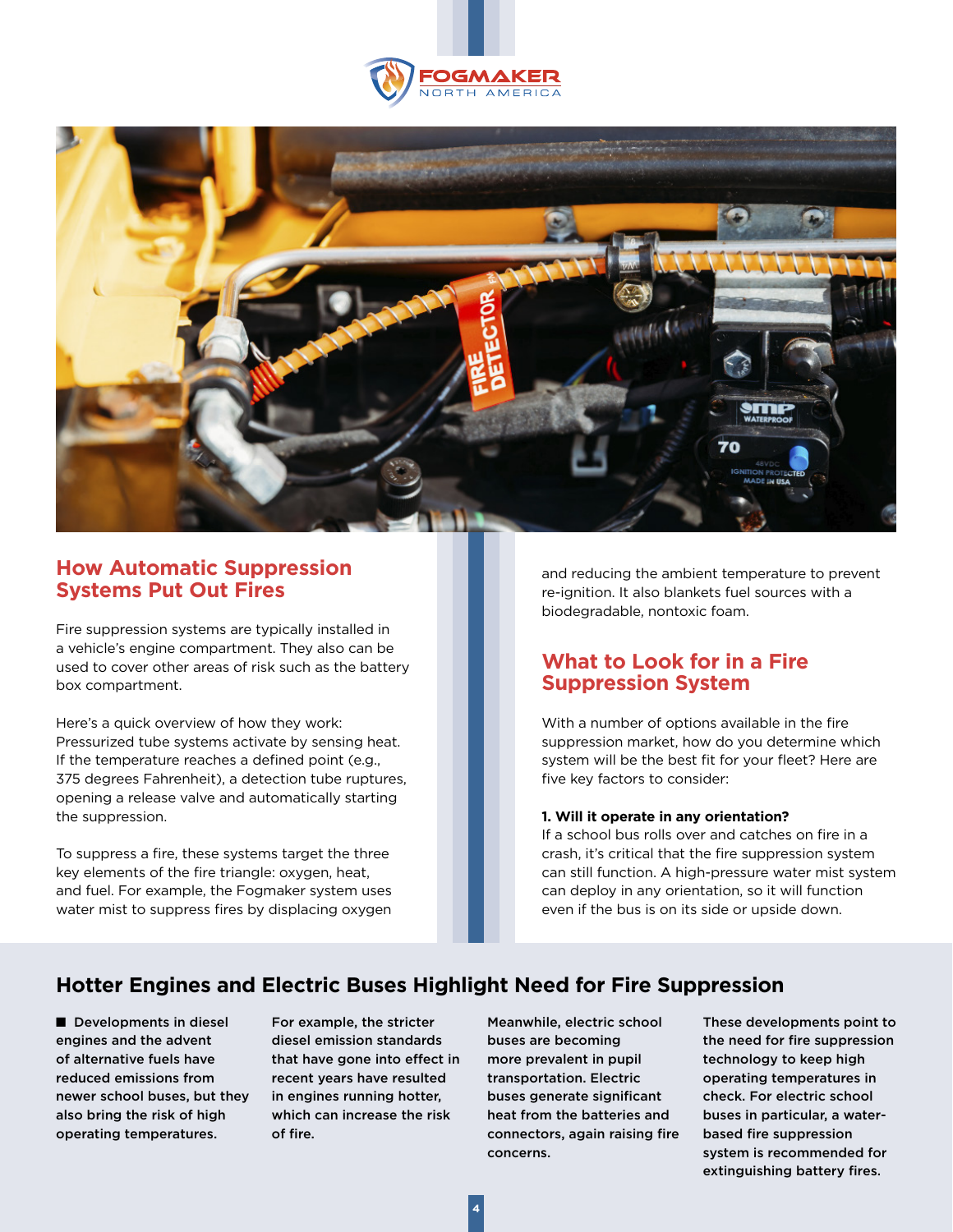

#### **2. Can it operate 24/7?**

Because many school bus fires occur at night in the bus yard, fire suppression systems must be capable of operating at all times. The system should not rely on electricity — it should still function when the engine is off and the key is not in the ignition, thus providing 24-hour coverage and not requiring any battery backup.

#### **3. Is it safe for human health and the environment?**

Look for a suppression system that uses environmentally friendly agents and allow for easy clean up while not affecting those around the area of deployment. The Fogmaker system is 97% water, 3% AFFF (aqueous film forming foam) and is not hazardous to people or the environment.

#### **4. Can it prevent reflashes?**

Extinguishing flames immediately isn't enough. It's critical that fire suppression systems also prevent reflashes. Water mist systems cool the engine compartment below any reflash point hence breaking the one leg "heat" of the fire triangle thus preventing reflash. Along with this the AFFF coats the engine area with film to curb the potential for reflashes. Also, the system should run for an extended period of time — approximately 45 to 60 seconds — to further cool the engine compartment and reduce the risk of reflashes.

#### **5. Is the technology proven?**

Before buying a fire suppression system, ask for documentation showing that it has passed rigorous testing. A water-based system should meet UL 1384, which is UL's standard for water-based automatic extinguisher units. This process consists of more than 100 tests on detection, suppression, and components. Also, look for a P-Mark or ECE R107, which is the quality label of the RISE Research Institutes of Sweden. This indicates that the system has been officially tested and meets legal, regulatory, and market demands.

## **Don't Wait for a Mandate — Get Proactive With Fire Prevention**

In Congress, lawmakers have been considering the School Bus Safety Act, which would implement multiple NTSB recommendations, including a federal requirement for fire suppression systems on school buses.

Meanwhile, Nevada has already passed its own mandate for fire suppression on school buses, while Georgia and New Jersey require the technology on special-needs school buses.

Even in the absence of a mandate, many fleets have taken the proactive step of spec'ing fire suppression systems on their buses. Here are two prominent examples:

■ **National Express LLC** announced in 2016 that it would begin adding Fogmaker fire suppression to its new school bus purchases. As the secondlargest contractor in North America, National Express operates more than 22,000 school buses in the U.S. and Canada through Durham School Services and its other divisions. Company officials said they were impressed by a demonstration in which the Fogmaker system put out a fire in seconds. They also pointed to the environmental advantage of Fogmaker being a water-based system, and the fact that it uses pressure to operate, so it doesn't need to rely on electricity.

## **Seat Belts and Emergency Evacuations: Time Is of the Essence**

■ While seat belts enhance occupant protection in the event of a crash, many pupil transportation officials have raised concerns that seat belts will increase the amount of time it takes to evacuate students from the school bus in an emergency

— particularly in the event of a fire.

That issue is a growing concern as more states require seat belts on their buses. In the fall of 2019, Iowa became the latest state to require all new school

buses to be equipped with lap-shoulder seat belts for passengers.

As seat belts are incorporated into school buses, pupil transportation officials should consider also adding fire suppression systems to help increase survivability. Early detection and suppression of fires will provide more time for the driver and passengers to evacuate, which is especially critical when everyone is buckled in.